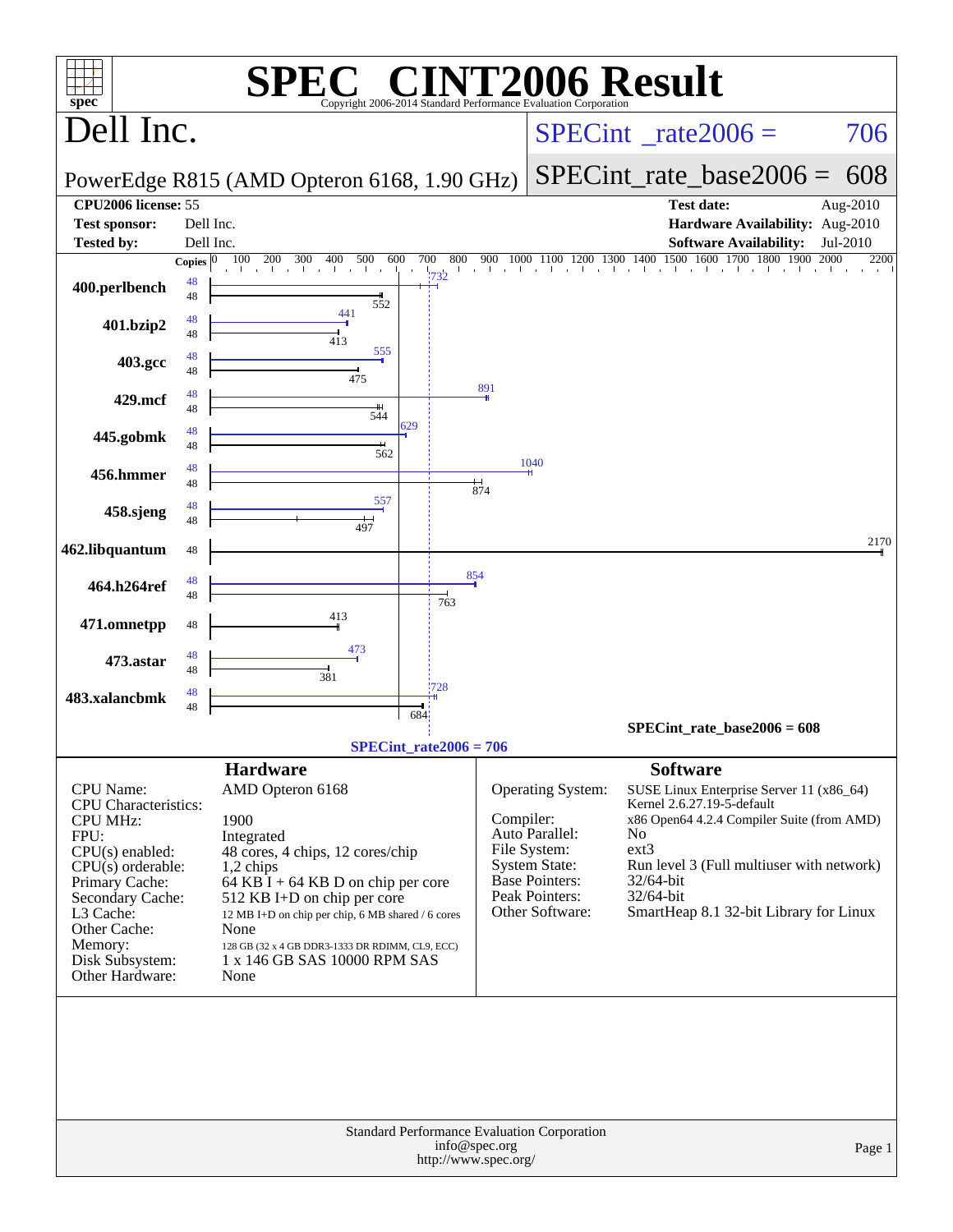

# **[SPEC CINT2006 Result](http://www.spec.org/auto/cpu2006/Docs/result-fields.html#SPECCINT2006Result)**

## Dell Inc.

#### SPECint rate $2006 = 706$

PowerEdge R815 (AMD Opteron 6168, 1.90 GHz)

[SPECint\\_rate\\_base2006 =](http://www.spec.org/auto/cpu2006/Docs/result-fields.html#SPECintratebase2006) 608

**[CPU2006 license:](http://www.spec.org/auto/cpu2006/Docs/result-fields.html#CPU2006license)** 55 **[Test date:](http://www.spec.org/auto/cpu2006/Docs/result-fields.html#Testdate)** Aug-2010

**[Test sponsor:](http://www.spec.org/auto/cpu2006/Docs/result-fields.html#Testsponsor)** Dell Inc. **[Hardware Availability:](http://www.spec.org/auto/cpu2006/Docs/result-fields.html#HardwareAvailability)** Aug-2010 **[Tested by:](http://www.spec.org/auto/cpu2006/Docs/result-fields.html#Testedby)** Dell Inc. **[Software Availability:](http://www.spec.org/auto/cpu2006/Docs/result-fields.html#SoftwareAvailability)** Jul-2010

#### **[Results Table](http://www.spec.org/auto/cpu2006/Docs/result-fields.html#ResultsTable)**

|                    | <b>Base</b>   |                |       |                                                                                                          |                  |                |                 |               | <b>Peak</b>    |              |                |              |                |              |  |
|--------------------|---------------|----------------|-------|----------------------------------------------------------------------------------------------------------|------------------|----------------|-----------------|---------------|----------------|--------------|----------------|--------------|----------------|--------------|--|
| <b>Benchmark</b>   | <b>Copies</b> | <b>Seconds</b> | Ratio | <b>Seconds</b>                                                                                           | Ratio            | <b>Seconds</b> | Ratio           | <b>Copies</b> | <b>Seconds</b> | <b>Ratio</b> | <b>Seconds</b> | <b>Ratio</b> | <b>Seconds</b> | <b>Ratio</b> |  |
| 400.perlbench      | 48            | 859            | 546   | 845                                                                                                      | 555 <sup>I</sup> | 850            | 552             | 48            | 694            | 676          | 641            | <u>732</u>   | 640            | 733          |  |
| 401.bzip2          | 48            | 1126           | 412   | 1122                                                                                                     | 413              | 1122           | 413             | 48            | 1055           | 439          | 1050           | 441          | 1048           | 442          |  |
| $403.\mathrm{gcc}$ | 48            | 811            | 477   | 813                                                                                                      | 475              | 815            | 474             | 48            | 696            | 555          | 699            | 552          | 695            | 556          |  |
| $429$ .mcf         | 48            | 790            | 554   | 805                                                                                                      | 544              | 811            | <b>540</b>      | 48            | 491            | 891          | 493            | 887          | 489            | 896          |  |
| $445$ .gobm $k$    | 48            | 896            | 562   | 918                                                                                                      | 548              | 896            | 562l            | 48            | 798            | 631          | 828            | 608          | 801            | 629          |  |
| 456.hmmer          | 48            | 513            | 874   | 513                                                                                                      | 874              | 526            | 852l            | 48            | 436            | 1030         | 432            | 1040         | 432            | 1040         |  |
| 458 sjeng          | 48            | 1108           | 524   | 2090                                                                                                     | 278              | 1168           | 497             | 48            | 1043           | 557          | 1043           | 557          | 1043           | 557          |  |
| 462.libquantum     | 48            | 459            | 2170  | 459                                                                                                      | 2170             | 460            | 2160            | 48            | 459            | 2170         | 459            | 2170         | 460            | 2160         |  |
| 464.h264ref        | 48            | 1392           | 763   | 1390                                                                                                     | 764              | 1392           | 763             | 48            | 1247           | 852          | 1244           | 854          | 1243           | 855          |  |
| 471.omnetpp        | 48            | 725            | 414   | 726                                                                                                      | 413              | 732            | 41 <sub>0</sub> | 48            | 725            | 414          | 726            | 413          | 732            | 410          |  |
| $473.$ astar       | 48            | 885            | 381   | 884                                                                                                      | 381              | 887            | 380             | 48            | 712            | 473          | 711            | 474          | 712            | 473          |  |
| 483.xalancbmk      | 48            | 484            | 684   | 483                                                                                                      | 685              | 486            | 681             | 48            | 459            | 722          | 454            | 729          | 455            | <u>728</u>   |  |
|                    |               |                |       | Results appear in the order in which they were run. Bold underlined text indicates a median measurement. |                  |                |                 |               |                |              |                |              |                |              |  |

#### **[Submit Notes](http://www.spec.org/auto/cpu2006/Docs/result-fields.html#SubmitNotes)**

The config file option 'submit' was used. 'numactl' was used to bind copies to the cores. See the configuration file for details.

#### **[Operating System Notes](http://www.spec.org/auto/cpu2006/Docs/result-fields.html#OperatingSystemNotes)**

'ulimit -s unlimited' was used to set environment stack size 'ulimit -l 2097152' was used to set environment locked pages in memory limit

Set vm/nr\_hugepages=21600 in /etc/sysctl.conf mount -t hugetlbfs nodev /mnt/hugepages

#### **[General Notes](http://www.spec.org/auto/cpu2006/Docs/result-fields.html#GeneralNotes)**

Environment variables set by runspec before the start of the run: HUGETLB\_LIMIT = "450" LD\_LIBRARY\_PATH = "/cpu2006/amd1002-rate-libs-revC/64:/cpu2006/amd1002-rate-libs-revC/32"

The x86 Open64 Compiler Suite is only available from (and supported by) AMD at <http://developer.amd.com/cpu/open64>

Binaries were compiled on SLES10 SP2 with binutils 2.18

Standard Performance Evaluation Corporation [info@spec.org](mailto:info@spec.org) <http://www.spec.org/>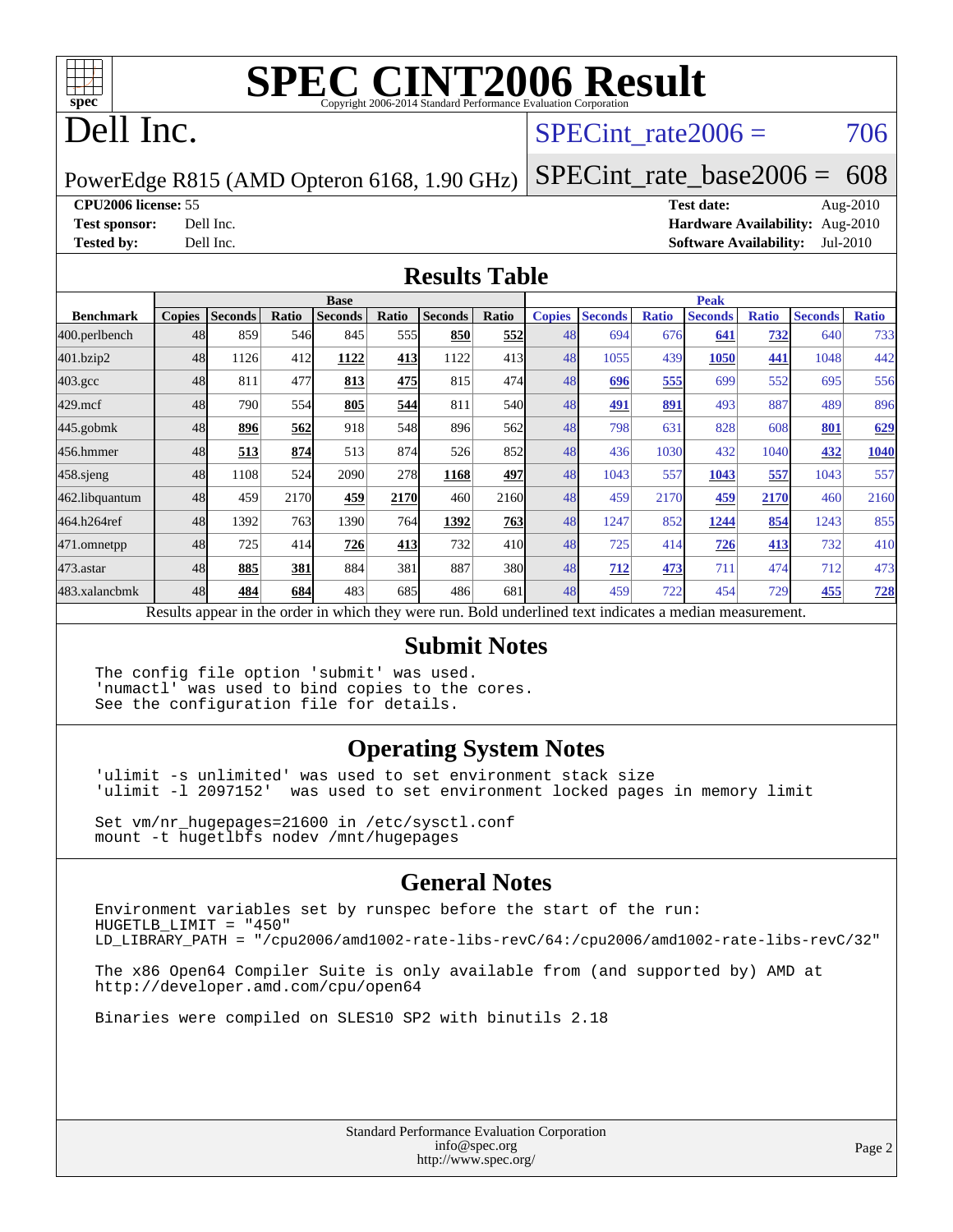

# **[SPEC CINT2006 Result](http://www.spec.org/auto/cpu2006/Docs/result-fields.html#SPECCINT2006Result)**

# Dell Inc.

SPECint rate $2006 = 706$ 

PowerEdge R815 (AMD Opteron 6168, 1.90 GHz) [SPECint\\_rate\\_base2006 =](http://www.spec.org/auto/cpu2006/Docs/result-fields.html#SPECintratebase2006) 608

**[CPU2006 license:](http://www.spec.org/auto/cpu2006/Docs/result-fields.html#CPU2006license)** 55 **[Test date:](http://www.spec.org/auto/cpu2006/Docs/result-fields.html#Testdate)** Aug-2010 **[Test sponsor:](http://www.spec.org/auto/cpu2006/Docs/result-fields.html#Testsponsor)** Dell Inc. **[Hardware Availability:](http://www.spec.org/auto/cpu2006/Docs/result-fields.html#HardwareAvailability)** Aug-2010 **[Tested by:](http://www.spec.org/auto/cpu2006/Docs/result-fields.html#Testedby)** Dell Inc. **[Software Availability:](http://www.spec.org/auto/cpu2006/Docs/result-fields.html#SoftwareAvailability)** Jul-2010

### **[Base Compiler Invocation](http://www.spec.org/auto/cpu2006/Docs/result-fields.html#BaseCompilerInvocation)**

[C benchmarks](http://www.spec.org/auto/cpu2006/Docs/result-fields.html#Cbenchmarks): [opencc](http://www.spec.org/cpu2006/results/res2010q3/cpu2006-20100914-13271.flags.html#user_CCbase_Fopencc)

[C++ benchmarks:](http://www.spec.org/auto/cpu2006/Docs/result-fields.html#CXXbenchmarks) [openCC](http://www.spec.org/cpu2006/results/res2010q3/cpu2006-20100914-13271.flags.html#user_CXXbase_FopenCC)

#### **[Base Portability Flags](http://www.spec.org/auto/cpu2006/Docs/result-fields.html#BasePortabilityFlags)**

 400.perlbench: [-DSPEC\\_CPU\\_LP64](http://www.spec.org/cpu2006/results/res2010q3/cpu2006-20100914-13271.flags.html#b400.perlbench_basePORTABILITY_DSPEC_CPU_LP64) [-DSPEC\\_CPU\\_LINUX\\_X64](http://www.spec.org/cpu2006/results/res2010q3/cpu2006-20100914-13271.flags.html#b400.perlbench_baseCPORTABILITY_DSPEC_CPU_LINUX_X64) 401.bzip2: [-DSPEC\\_CPU\\_LP64](http://www.spec.org/cpu2006/results/res2010q3/cpu2006-20100914-13271.flags.html#suite_basePORTABILITY401_bzip2_DSPEC_CPU_LP64) 403.gcc: [-DSPEC\\_CPU\\_LP64](http://www.spec.org/cpu2006/results/res2010q3/cpu2006-20100914-13271.flags.html#suite_basePORTABILITY403_gcc_DSPEC_CPU_LP64) 429.mcf: [-DSPEC\\_CPU\\_LP64](http://www.spec.org/cpu2006/results/res2010q3/cpu2006-20100914-13271.flags.html#suite_basePORTABILITY429_mcf_DSPEC_CPU_LP64) 445.gobmk: [-DSPEC\\_CPU\\_LP64](http://www.spec.org/cpu2006/results/res2010q3/cpu2006-20100914-13271.flags.html#suite_basePORTABILITY445_gobmk_DSPEC_CPU_LP64) 456.hmmer: [-DSPEC\\_CPU\\_LP64](http://www.spec.org/cpu2006/results/res2010q3/cpu2006-20100914-13271.flags.html#suite_basePORTABILITY456_hmmer_DSPEC_CPU_LP64) 458.sjeng: [-DSPEC\\_CPU\\_LP64](http://www.spec.org/cpu2006/results/res2010q3/cpu2006-20100914-13271.flags.html#suite_basePORTABILITY458_sjeng_DSPEC_CPU_LP64) 462.libquantum: [-DSPEC\\_CPU\\_LP64](http://www.spec.org/cpu2006/results/res2010q3/cpu2006-20100914-13271.flags.html#suite_basePORTABILITY462_libquantum_DSPEC_CPU_LP64) [-DSPEC\\_CPU\\_LINUX](http://www.spec.org/cpu2006/results/res2010q3/cpu2006-20100914-13271.flags.html#b462.libquantum_baseCPORTABILITY_DSPEC_CPU_LINUX) 464.h264ref: [-DSPEC\\_CPU\\_LP64](http://www.spec.org/cpu2006/results/res2010q3/cpu2006-20100914-13271.flags.html#suite_basePORTABILITY464_h264ref_DSPEC_CPU_LP64) 483.xalancbmk: [-DSPEC\\_CPU\\_LINUX](http://www.spec.org/cpu2006/results/res2010q3/cpu2006-20100914-13271.flags.html#b483.xalancbmk_baseCXXPORTABILITY_DSPEC_CPU_LINUX)

#### **[Base Optimization Flags](http://www.spec.org/auto/cpu2006/Docs/result-fields.html#BaseOptimizationFlags)**

[C benchmarks](http://www.spec.org/auto/cpu2006/Docs/result-fields.html#Cbenchmarks):

[-march=barcelona](http://www.spec.org/cpu2006/results/res2010q3/cpu2006-20100914-13271.flags.html#user_CCbase_F-march_8ea39521cada96f307a04d0b8b9c6ffb) [-mso](http://www.spec.org/cpu2006/results/res2010q3/cpu2006-20100914-13271.flags.html#user_CCbase_F-mso) [-Ofast](http://www.spec.org/cpu2006/results/res2010q3/cpu2006-20100914-13271.flags.html#user_CCbase_F-Ofast) [-CG:local\\_sched\\_alg=1](http://www.spec.org/cpu2006/results/res2010q3/cpu2006-20100914-13271.flags.html#user_CCbase_F-CG:local_sched_alg_2175ca61f1a2717f1ec57b14995b9e7a) [-INLINE:aggressive=on](http://www.spec.org/cpu2006/results/res2010q3/cpu2006-20100914-13271.flags.html#user_CCbase_F-INLINE:aggressive_e14807c0a1e56a6a83cb25ab07c7ae8a) [-IPA:plimit=8000](http://www.spec.org/cpu2006/results/res2010q3/cpu2006-20100914-13271.flags.html#user_CCbase_F-IPA:plimit_92cba83f3d47f09c7d5368fda93ddbd7) [-IPA:small\\_pu=100](http://www.spec.org/cpu2006/results/res2010q3/cpu2006-20100914-13271.flags.html#user_CCbase_F-IPA:small_pu_900a09767c6929d55c26ea3d32399996) [-HP:bdt=2m:heap=2m](http://www.spec.org/cpu2006/results/res2010q3/cpu2006-20100914-13271.flags.html#user_CCbase_F-HUGEPAGE_855e97383b49831f390a2af16fe7202f)

[C++ benchmarks:](http://www.spec.org/auto/cpu2006/Docs/result-fields.html#CXXbenchmarks)

[-march=barcelona](http://www.spec.org/cpu2006/results/res2010q3/cpu2006-20100914-13271.flags.html#user_CXXbase_F-march_8ea39521cada96f307a04d0b8b9c6ffb) [-mso](http://www.spec.org/cpu2006/results/res2010q3/cpu2006-20100914-13271.flags.html#user_CXXbase_F-mso) [-Ofast](http://www.spec.org/cpu2006/results/res2010q3/cpu2006-20100914-13271.flags.html#user_CXXbase_F-Ofast) [-m32](http://www.spec.org/cpu2006/results/res2010q3/cpu2006-20100914-13271.flags.html#user_CXXbase_F-m32) [-INLINE:aggressive=on](http://www.spec.org/cpu2006/results/res2010q3/cpu2006-20100914-13271.flags.html#user_CXXbase_F-INLINE:aggressive_e14807c0a1e56a6a83cb25ab07c7ae8a) [-CG:cmp\\_peep=on](http://www.spec.org/cpu2006/results/res2010q3/cpu2006-20100914-13271.flags.html#user_CXXbase_F-CG:cmp_peep_ab90c979e95bee1f1f617a32622424ed) [-L/root/work/libraries/SmartHeap-8.1/lib -lsmartheap](http://www.spec.org/cpu2006/results/res2010q3/cpu2006-20100914-13271.flags.html#user_CXXbase_F-L_lib_directory_lsmartheap_9ab549d8336b8b0ffe7b94e3ae706265)

## **[Peak Compiler Invocation](http://www.spec.org/auto/cpu2006/Docs/result-fields.html#PeakCompilerInvocation)**

[C benchmarks](http://www.spec.org/auto/cpu2006/Docs/result-fields.html#Cbenchmarks): [opencc](http://www.spec.org/cpu2006/results/res2010q3/cpu2006-20100914-13271.flags.html#user_CCpeak_Fopencc)

[C++ benchmarks:](http://www.spec.org/auto/cpu2006/Docs/result-fields.html#CXXbenchmarks) [openCC](http://www.spec.org/cpu2006/results/res2010q3/cpu2006-20100914-13271.flags.html#user_CXXpeak_FopenCC)

### **[Peak Portability Flags](http://www.spec.org/auto/cpu2006/Docs/result-fields.html#PeakPortabilityFlags)**

400.perlbench: [-DSPEC\\_CPU\\_LP64](http://www.spec.org/cpu2006/results/res2010q3/cpu2006-20100914-13271.flags.html#b400.perlbench_peakPORTABILITY_DSPEC_CPU_LP64) [-DSPEC\\_CPU\\_LINUX\\_X64](http://www.spec.org/cpu2006/results/res2010q3/cpu2006-20100914-13271.flags.html#b400.perlbench_peakCPORTABILITY_DSPEC_CPU_LINUX_X64)

Continued on next page

Standard Performance Evaluation Corporation [info@spec.org](mailto:info@spec.org) <http://www.spec.org/>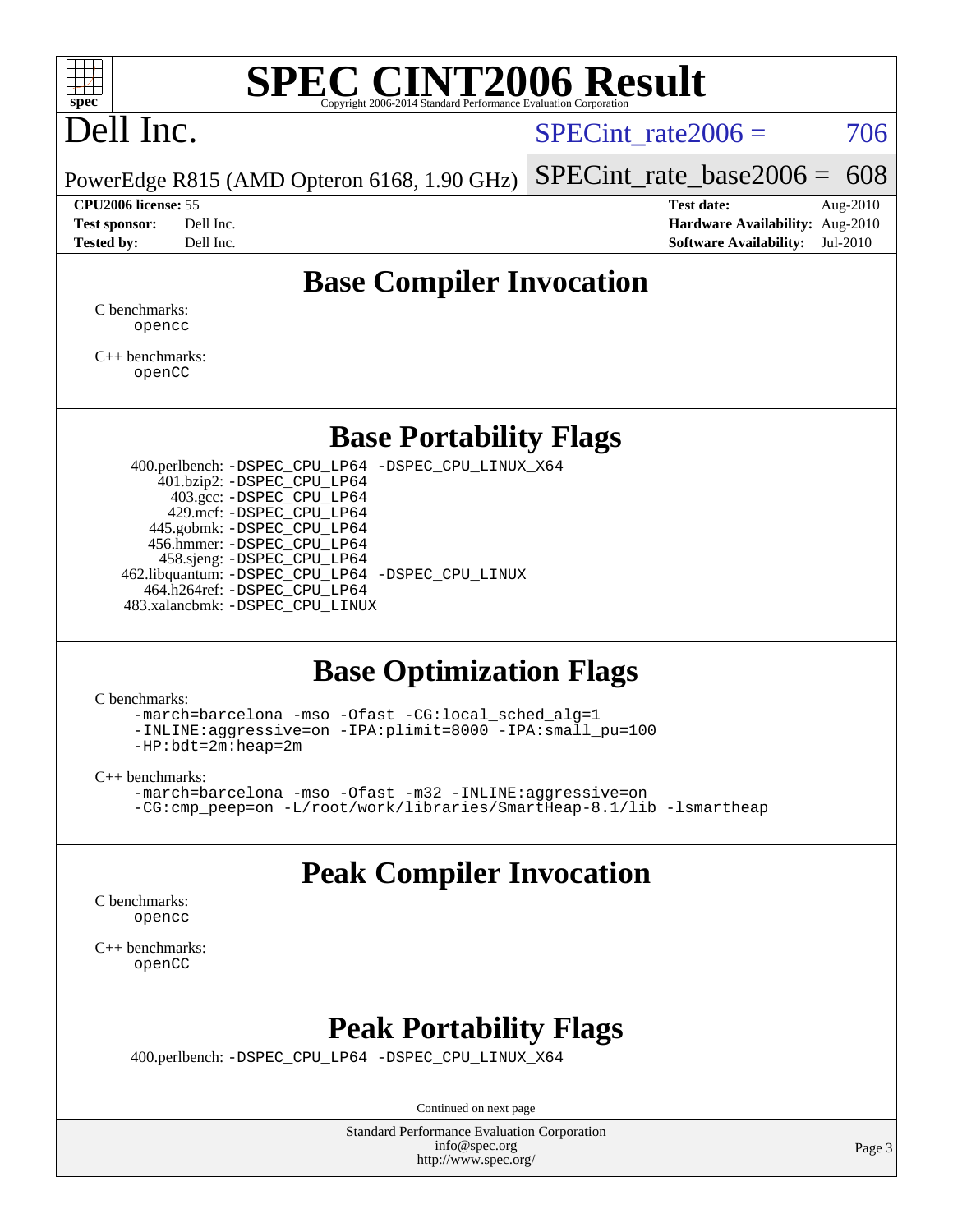

# **[SPEC CINT2006 Result](http://www.spec.org/auto/cpu2006/Docs/result-fields.html#SPECCINT2006Result)**

# Dell Inc.

 $SPECTnt\_rate2006 = 706$ 

PowerEdge R815 (AMD Opteron 6168, 1.90 GHz)

[SPECint\\_rate\\_base2006 =](http://www.spec.org/auto/cpu2006/Docs/result-fields.html#SPECintratebase2006) 608

**[CPU2006 license:](http://www.spec.org/auto/cpu2006/Docs/result-fields.html#CPU2006license)** 55 **[Test date:](http://www.spec.org/auto/cpu2006/Docs/result-fields.html#Testdate)** Aug-2010 **[Test sponsor:](http://www.spec.org/auto/cpu2006/Docs/result-fields.html#Testsponsor)** Dell Inc. **[Hardware Availability:](http://www.spec.org/auto/cpu2006/Docs/result-fields.html#HardwareAvailability)** Aug-2010 **[Tested by:](http://www.spec.org/auto/cpu2006/Docs/result-fields.html#Testedby)** Dell Inc. **[Software Availability:](http://www.spec.org/auto/cpu2006/Docs/result-fields.html#SoftwareAvailability)** Jul-2010

## **[Peak Portability Flags \(Continued\)](http://www.spec.org/auto/cpu2006/Docs/result-fields.html#PeakPortabilityFlags)**

 401.bzip2: [-DSPEC\\_CPU\\_LP64](http://www.spec.org/cpu2006/results/res2010q3/cpu2006-20100914-13271.flags.html#suite_peakPORTABILITY401_bzip2_DSPEC_CPU_LP64) 445.gobmk: [-DSPEC\\_CPU\\_LP64](http://www.spec.org/cpu2006/results/res2010q3/cpu2006-20100914-13271.flags.html#suite_peakPORTABILITY445_gobmk_DSPEC_CPU_LP64) 456.hmmer: [-DSPEC\\_CPU\\_LP64](http://www.spec.org/cpu2006/results/res2010q3/cpu2006-20100914-13271.flags.html#suite_peakPORTABILITY456_hmmer_DSPEC_CPU_LP64) 458.sjeng: [-DSPEC\\_CPU\\_LP64](http://www.spec.org/cpu2006/results/res2010q3/cpu2006-20100914-13271.flags.html#suite_peakPORTABILITY458_sjeng_DSPEC_CPU_LP64) 462.libquantum: [-DSPEC\\_CPU\\_LP64](http://www.spec.org/cpu2006/results/res2010q3/cpu2006-20100914-13271.flags.html#suite_peakPORTABILITY462_libquantum_DSPEC_CPU_LP64) [-DSPEC\\_CPU\\_LINUX](http://www.spec.org/cpu2006/results/res2010q3/cpu2006-20100914-13271.flags.html#b462.libquantum_peakCPORTABILITY_DSPEC_CPU_LINUX) 464.h264ref: [-DSPEC\\_CPU\\_LP64](http://www.spec.org/cpu2006/results/res2010q3/cpu2006-20100914-13271.flags.html#suite_peakPORTABILITY464_h264ref_DSPEC_CPU_LP64) 483.xalancbmk: [-DSPEC\\_CPU\\_LINUX](http://www.spec.org/cpu2006/results/res2010q3/cpu2006-20100914-13271.flags.html#b483.xalancbmk_peakCXXPORTABILITY_DSPEC_CPU_LINUX)

### **[Peak Optimization Flags](http://www.spec.org/auto/cpu2006/Docs/result-fields.html#PeakOptimizationFlags)**

[C benchmarks](http://www.spec.org/auto/cpu2006/Docs/result-fields.html#Cbenchmarks):

```
 400.perlbench: -march=barcelona -mso -fb_create fbdata(pass 1)
         -fb_opt fbdata(pass 2) -Ofast -IPA:plimit=20000 -LNO:opt=0
         -OPT:unroll_times_max=8 -OPT:unroll_size=256
         -OPT:unroll_level=2 -OPT:keep_ext=on -WOPT:if_conv=0
         -CG:local_sched_alg=1 -CG:unroll_fb_req=on
         -HP:bdt=2m:heap=2m
  401.bzip2: -march=barcelona -mso -fb_create fbdata(pass 1)
         -fb_opt fbdata(pass 2) -O3 -OPT:alias=disjoint
         -OPT:goto=off -CG:local_sched_alg=1 -HP:bdt=2m:heap=2m
   403.gcc: -march=barcelona -mso -fb_create fbdata(pass 1)
         -fb_opt fbdata(pass 2) -Ofast -LNO:trip_count=256
         -LNO:prefetch_ahead=10 -CG:cmp_peep=on -m32
         -HP:bdt=2m:heap=2m -GRA:unspill=on -IPA:small_pu=200
   429.mcf: -march=barcelona -mso -O3 -ipa -INLINE:aggressive=on
         -CG:gcm=off -GRA:prioritize_by_density=on -m32
        -HP:bdt=2m:heap=2m
445.gobmk: -march=barcelona -mso -fb_create fbdata(pass 1)
         -fb_opt fbdata(pass 2) -O3 -OPT:alias=restrict
         -OPT:unroll_times_max=8 -OPT:unroll_size=256
         -OPT:unroll_level=2 -OPT:keep_ext=on -ipa -IPA:plimit=750
         -IPA:min_hotness=300-IPA:pu_reorder=1-LNO:prefetch=1
         -LNO:ignore_feedback=off -CG:p2align=on
         -CG:unroll_fb_req=on -HP:bdt=2m:heap=2m
456.hmmer: -march=barcelona -mso -fb_create fbdata(pass 1)
         -fb_opt fbdata(pass 2) -Ofast -LNO:prefetch=0
         -OPT:alias=disjoint -OPT:unroll_times_max=8
         -OPT:unroll_size=256 -OPT:unroll_level=2 -OPT:keep_ext=on
         -CG:local_sched_alg=1 -CG:cflow=0
         -CG:push_pop_int_saved_regs=off -CG:cmp_peep=on
         -HP:bdt=2m:heap=2m
                              Continued on next page
```